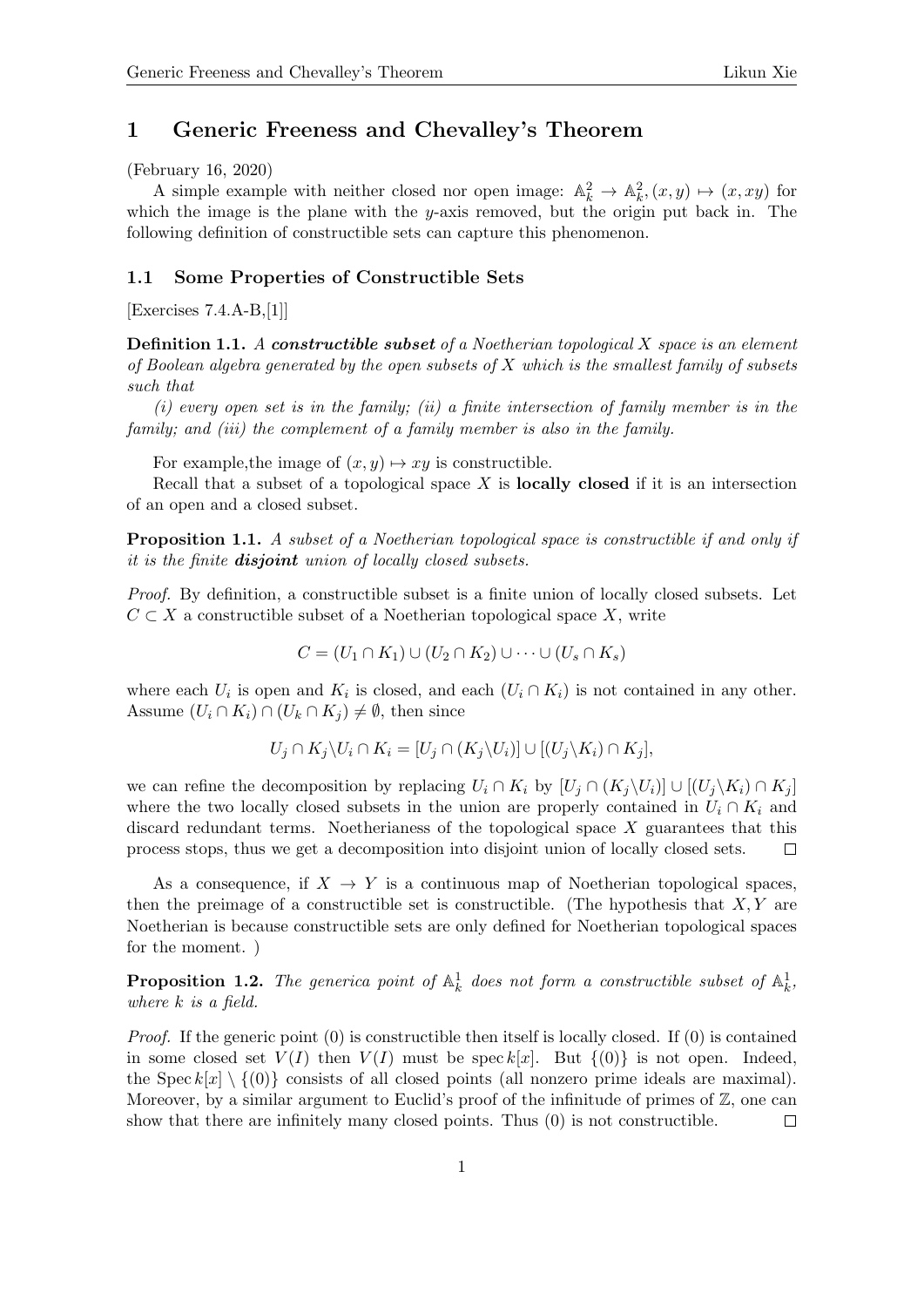**Proposition 1.3.** (a) A constructible subset of a Noetherian scheme is closed if and only if it is "stable under specialization". More precisely, if  $Z$  is a constructible subset of a Noetherian scheme X, then Z is closed if and only if for every pair of points  $y_1$  and  $y_2$  with  $y_1 \in \overline{\{y_2\}}$ , if  $y_1 \in Z$  then  $y_2 \in Z$ ;

(b) A constructible subset is open if and only if it is "stable under generalization".

Proof. (a) The "only if" direction is clear. For the "if" direction, by decompose a closed subset of  $X$  into a finite union of irreducible closes subsets [Prop 3.6.15, [\[1\]](#page-6-0)], we may write  $Z = \bigcup_{i=1}^n U_i \cap Z_i$  where  $U_i$  are open and  $Z_i$  are closed and irreducible. Now take a generic point  $z_i$  for each  $Z_i$ , then  $\{z_i\} = Z_i \subset Z$  by the condition, thus  $Z = \bigcup Z_i$ .

(b) Since a constructible subset is open if and only if its complement is a closed constructible subset, (b) follows from (a).

 $\Box$ 

For any subset  $S$  of a scheme  $Y$ ,  $S$  can be the image of a morphism: let  $X$  be the disjoint union of spectra of the residue fields of all the points of S, and let  $\pi : X \to Y$  be the natural map.

<span id="page-1-2"></span>**Theorem 1.1** (Chevalley's Theorem). If  $\pi$  :  $X \to Y$  is a finite type morphism of Noetherian schemes, the image fo any constructible set is constructible. In particular, the image of  $\pi$ is constructible.

In order to prove Chevalley's theorem, we show the following lemma following a sequence of exercises (Exercises 7.4.F-7.4.K, [\[1\]](#page-6-0)).

### 1.2 Grothendieck's Generic Freeness Lemma

We say a B-algebra A satisfies  $(f)$  if for each finitely generated A-module M, there exists a nonzero  $f \in B$  such that  $M_f$  is a free  $B_f$ -module.

<span id="page-1-0"></span>Proposition 1.4 (Grothendieck's Generic Freeness Lemma). Suppose B is a Noetherian integral domain. Then every finitely generated B-algebra satidfies (†).

<span id="page-1-1"></span>**Lemma 1.1** (Ex 7.4.K, [\[1\]](#page-6-0)). Suppose  $M$  is a  $B$ -module that is an increasing union of submodules  $M_i$ , with  $M_0 = 0$ , and every  $M_{i+1}/M_i$  is free, then M is free.

*Proof.* We construct compatible isomorphisms  $\phi_n : \bigoplus_{i=0}^{n-1} M_{i+1}/M_i \to M_n$  by induction on n. The base case is trivial:  $M_1/M_0 = M_1$ . For the induction step, since  $M_i/M_{i-1}$  is free, the exact sequence

$$
0 \to M_{i-1} \to M_i \to M_i/M_{i-1} \to 0
$$

splits. Thus there exists an isomorphism  $M_{i-1} \oplus M_i/M_{i-1} \cong M_i$ . Applying the isomorphism  $\phi_{i-1}$ , we obtain a compatible isomorphism  $\phi_i$ . Since colimit is a functor lim<sub>I</sub> : Fun(I, B-Mod)  $\rightarrow$  B-Mod, thus it takes isomorphism to isomorphism. So  $\phi := \lim_{\rightarrow} \phi_n$ :  $\bigoplus_{i=0}^{\infty} M_{i+1}/M_i \to M$  is an isomorphism, thus M is free.  $\Box$ 

**Remark.** The same argument applies to the case that if  $M_i/M_{i-1}$  are all projective modules, then M is isomorphic to their direct sum. Note that this is the induction step of Theorem [A.1.](#page-6-1)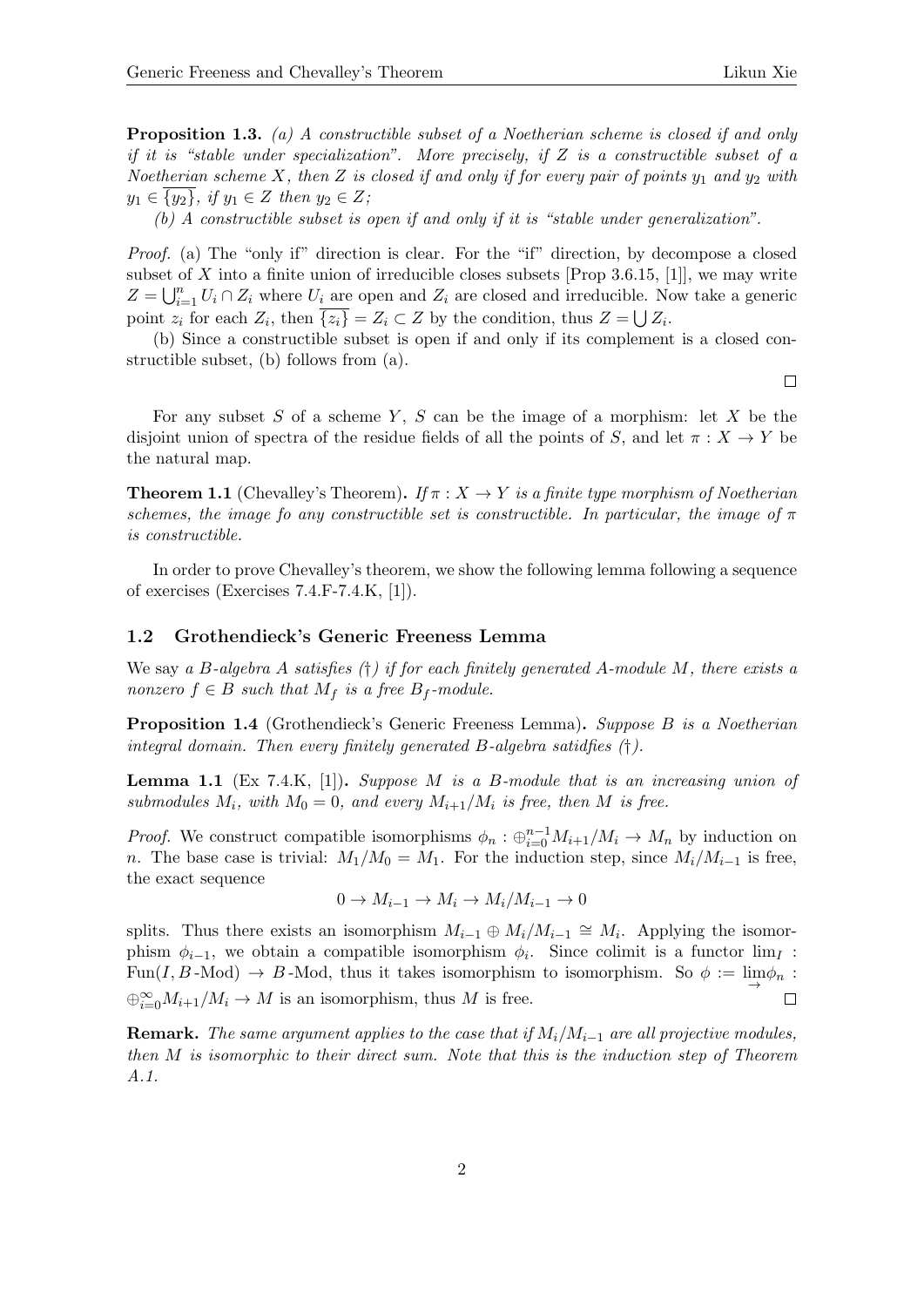$$
0 = M_0 \subset M_1 \subset \cdots \subset M_n = M
$$

such that  $M_i/M_{i-1} \cong B/I_i$  for some ideal  $I_i$ . (Furthermore, one can show that each  $I_i$ is indeed prime.) Now take  $f \neq 0$  contained in every nontrivial  $I_i$ , since B is an integral domain, such nonzero f exists ( $\prod I_i$  for nontrivial  $I_i$ 's is nonzero.) Then  $(M_i/M_{i-1})_f$  is either 0 or isomorphic to  $B_f$ , so  $\widetilde{M}_f \cong \bigoplus (M_i/M_{i-1})_f$  is a free  $B_f$  module.

Since every finitely generated B-algebra A can be written as  $A = B[x_1, x_2, \ldots x_n]/I$  and every A-module can be naturally viewed as a  $B[x_1, x_2, \ldots x_n]$ -module M such that  $IM = 0$ . We reduce the case to free B-algebra  $B[x_1, x_2, \ldots, x_n]$ .

By induction, we reduce to prove the following: if  $A$  is a finitely generated  $B$ -algebra satisfying (†), then  $A[T]$  does too [Ex 7.4.G].

We now prove this statement. Suppose A satisfies  $(\dagger)$ , and let M be a finitely generated  $A[T]$ -module, generated by the finite set S. Let  $M_0 = 0$ , and let  $M_1$  be the sub-module of M generated by S. For  $n > 0$ , inductively define

$$
M_{n+1} = M_n + TM_n,
$$

a submodule of M. Note that M is the increasing union of the A-modules  $M_n$ . Define  $F_i = \{x \in M_1 | T^i f \in M_i \}$ , then we have  $M_{i+1}/M_i \cong M_1/F_i$  and  $F_1 \subset\subset F_2 \subset \cdots \subset F_i \subset \ldots$ is an ascending chain of A-submodules of  $M_1$  which must terminates since  $M_1$  is Noetherian. Let  $F_0 = 0$ , from what we have proved at the beginning and induction hypothesis on A, each  $M_1/F_i$  as and A-module satisfies (†). So there is a filtration

$$
0 \subset G_{i,0} \subset G_{i,1} \subset \cdots \subset G_{i,r} \subset M_1/F_i = M_{i+1}/M_i
$$

such that  $G_{i,k}/G_{i,k-1} \cong B/J_{i,k}$  for some prime ideal  $J_{i,k}$  of B. Now take a nonzero element  $g \neq 0$  contained in every nontrivial  $J_{i,k}$ , then each  $(M_{i+1}/M_i)_{g}$  is a free  $B_g$ -module, thus  $M_g \cong (M_{i+1}/M_i)_g$  is a free  $B_g$ -module by lemma [1.1.](#page-1-1) (If you think you have missed anything, look at the proof at the beginning which is the base case of our induction.) Now we have finished the proof.  $\Box$ 

#### 1.3 Proof of Chevalley's Theorem

**Chevalley's Theorem(Theorem [1.1\)](#page-1-2)** If  $\pi$  :  $X \to Y$  is a finite type morphism of Noetherian schemes, the image of any constructible set is constructible. In particular, the image of  $\pi$  is constructible.

*Proof.* First we can reduce to the case where both  $X$  and  $Y$  are affine: indeed there are finite affine covers  $\{U_i\}$  of X,  $\{V_j\}$  of Y such that  $f(U_i) \subset V_i$ , Let  $f_i := f|_{U_i} : U_i \to V_i$ . Then for every  $S \subset X$  constructible,  $f(S) = \bigcap_i f_i(S \cap U_i)$ . So if each  $f_i(S \cap U_i)$  is constructible,  $f(S)$  is constructible.

For A Noetherian, every open subset of  $spec(A)$  is a finite union of affine schemes and every closed subset  $V(I)$  is homeomorphic to Spec  $A/I$ . Furthermore, we can deal with irreducible components of  $Y$  separately (there are finitely many irreducible components since  $Y$  is Noetherian), so we may assume  $Y$  is irreducible.

So we are left to prove the following: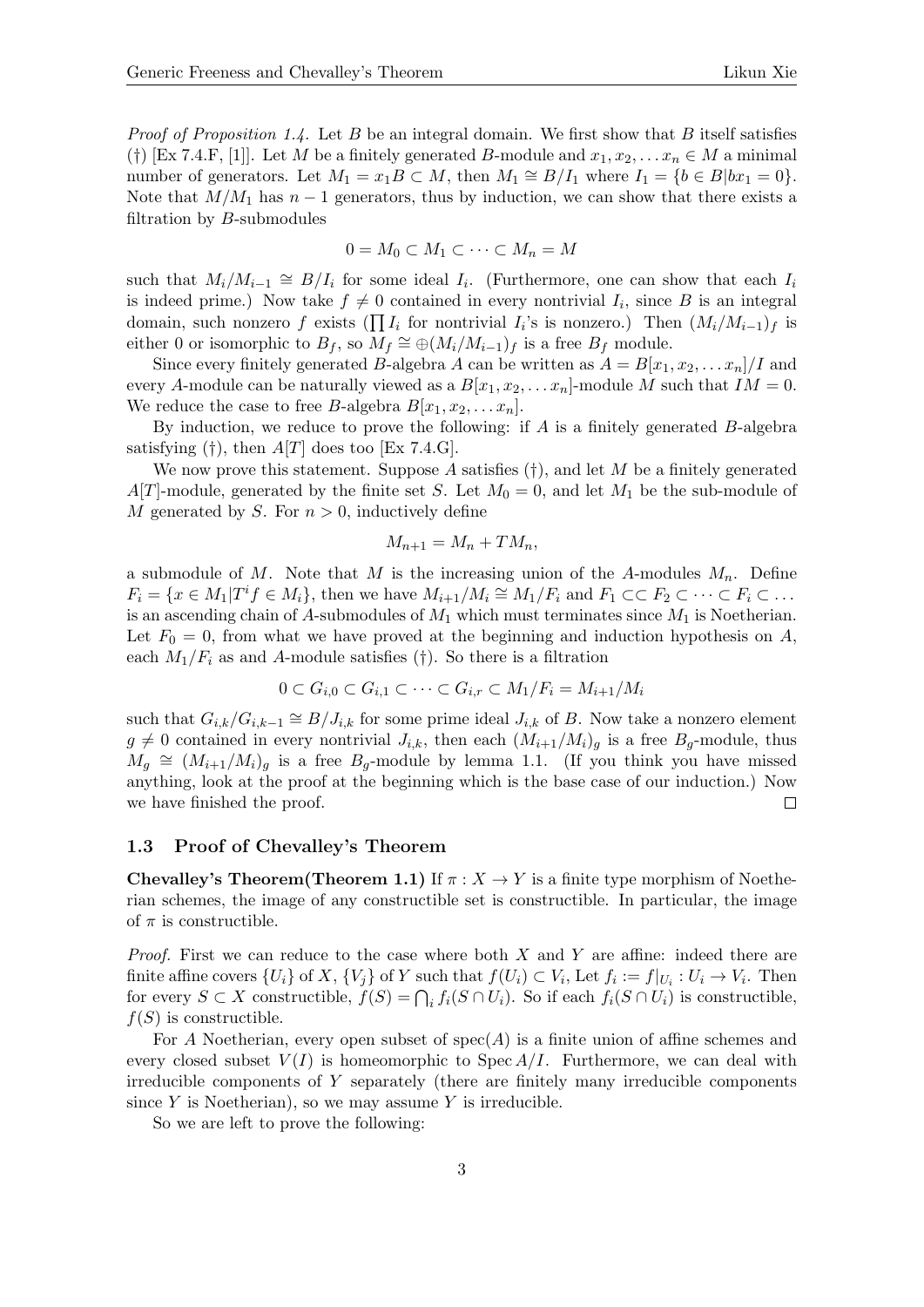**Lemma 1.2.** If  $\pi: X \to Y$  is a finite type morphism of Noetherian affine schemes with Y irreducible, then the image of  $\pi$  is constructible.

*Proof.* Let  $X = \text{Spec } A$ ,  $Y = \text{Spec } B$ , then by the Generic Freeness Lemma [1.4,](#page-1-0) there is a nonzero  $f \in B$  such that  $A_f$  is a free  $B_f$ -module. It must have zero or positive rank. Note that  $\pi^{-1}(D(f)) = \operatorname{Spec} A_f$  and the morphism  $\pi|_{\pi^{-1}(D(f))} : \pi^{-1}(D(f)) \to D(f)$  is determined by  $B_f \to A_f$ . Thus if  $A_f$  is of rank 0, then  $\pi^{-1}(D(f)) = \emptyset$ . If  $A_f$  is of positive rank n, then  $A_f \cong \bigoplus_n B_f$ ,  $\pi^{-1}(D(f)) = \bigsqcup_n \text{Spec } B_f = \bigsqcup_n D(f) \supseteq D(f)$ . Let  $U = D(f)$ which is dense and constructible, thus we have shown that there is a dense open subset  $U \subset Y$  such that the image of  $\pi$  either contains U or else do not meet U. If  $U = Y$ , then we are done. If not, consider  $Y \setminus U$  which is a closed subset homeomorphic to some Spec  $B/I$ . So we can repeat the argument. This process involves only finitely many steps since Y is Noetherian. Thus we have shown that the image of  $\pi$  is a finite union of constructible subsets (dense subsets) hence constructible.  $\Box$ 

 $\Box$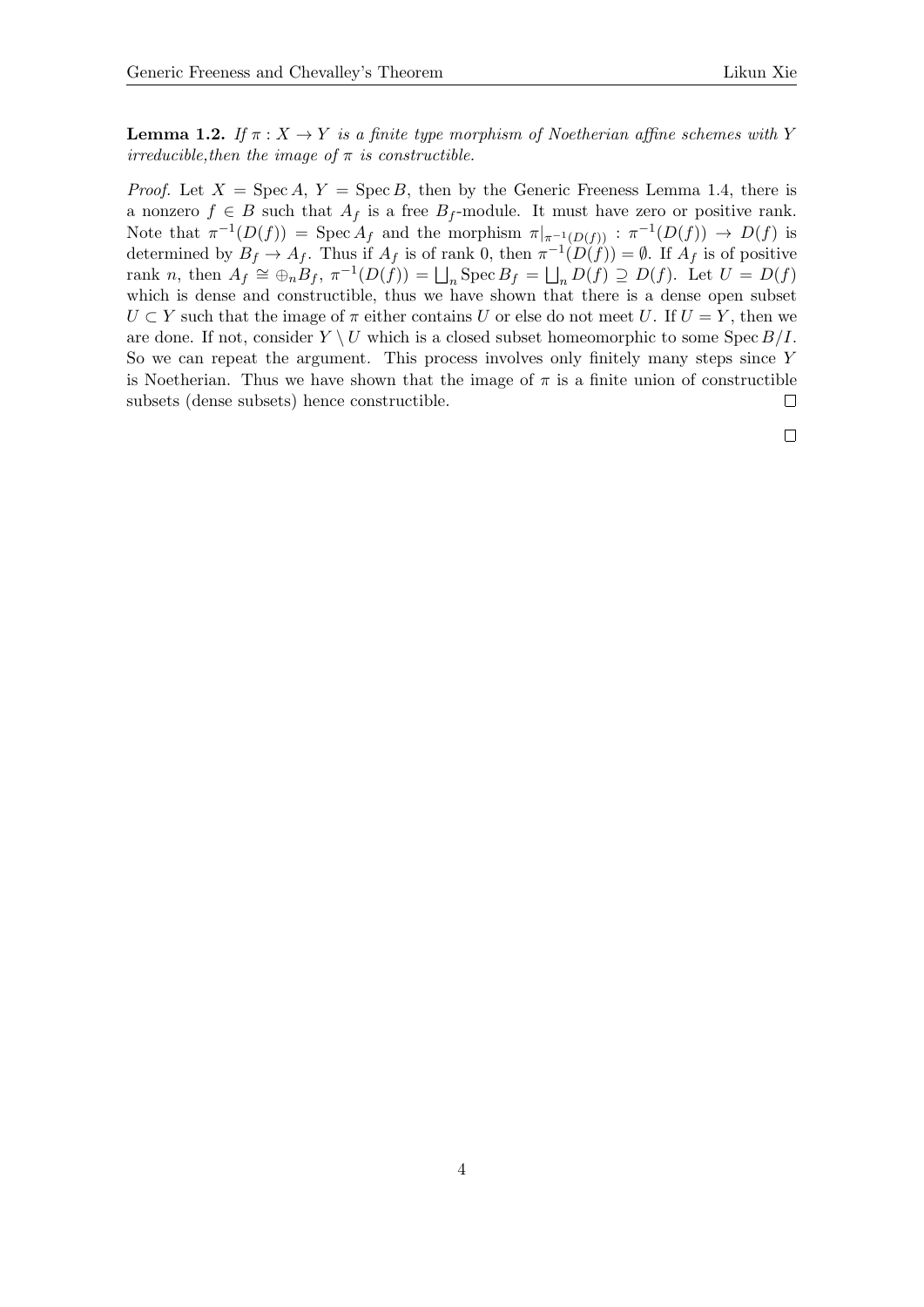#### 1.4 Applications of Chevalley's Theorem

**Proposition 1.5** (Cor 2.2.11, [\[3\]](#page-6-2)). Let k be a field and X a scheme of finite type over k. For  $x \in X$ , x is closed if and only if the residue field  $\mathbb{K}(x)$  of x is an algebraic extension of k.

*Proof.* Suppose  $x \in X$  is closed and let  $U = \text{Spec } R$  be an affine neighbourhood of x. Then x is closed in U and hence  $\{x\}$  is a constructible subset of U. Since U is of finite type, we write  $R \cong k[x_1, \ldots x_n]/I$ . Let  $p_i: U \to \mathbb{A}^1_k$  be the morphism induced by the ring homomorphism  $k[x] \to k[x_1, \ldots x_n]/I, x \mapsto x_i$ , which is clearly of finite type. So by Chevalley's Theorem,  $p_i(x)$  is a constructible point of  $\mathbb{A}^1_k$ . Now by Proposition [1.2,](#page-0-0) the generic point of  $\mathbb{A}^1_k$  is not constructible. Thus  $k(p_i(x))$  is algebraic over k. Since the residue field  $K(x)$  is generated by the subfield  $k(p_i(x))$ ,  $\mathbb{K}(x)$  is algebraic over k.

Conversely, let  $x = (p) \in U = \text{Spec } R$ . Since  $\mathbb{K}(x) \supset R/p \supset k$  and  $\mathbb{K}(x)$  is algebraic over k,  $R/p$  is also algebraic. Note that if a is algebraic over k, then  $k[a]$  is already a field. Thus  $R/p$  is a field, p is a closed point.  $\Box$ 

Indeed, the "only if" direction above has already shown the following, but we rewrite the proof in a neater way.

**Theorem 1.2.** *[Hilbert's Nullstellensatz]* If k is any field, every maximal ideal of  $k[x_1,...,x_n]$  has residue field a finite extension of k. In other words, any field extension of k that is finitely generated as a ring is necessarily also finitely generated as a module (i.e., is a finite extension of fields).

*Proof.* We want to show that if K is a field extension of k that is finitely generated as a k-algebra, say by  $x_1, \ldots, x_n$ , then it is a finite extension of fields. It suffices to prove that each  $x_i$  is algebraic over k. But if  $x_i$  is not algebraic over k, then we have an inclusion of rings  $k[x_i] \to K$ , corresponding to a dominant morphism  $\pi : \text{Spec } K \to \mathbb{A}^1_k$  of finite type k-scheme. The image of  $\pi$  is one point since Spec K is. By Chevalley's Theorem and Proposition [1.2,](#page-0-0) the image of  $\pi$  is not the generic point of  $\mathbb{A}^1_k$ , so  $\text{im}(\pi)$  is a closed point of  $\mathbb{A}^1_k$  thus  $\pi$  is not dominant, a contradiction. (A rational map of irreducible schemes is dominant if and only if  $\pi$  sends the generic point of X to the generic point of Y, see Exercise  $6.5.A, [1]$  $6.5.A, [1]$ .  $\Box$ 

Corollary 1.1. *[Hilbert's Weak Nullstellensatz]* If k is an algebraically closed field, then the maximal ideals of  $k[x_1, \ldots x_n]$  are precisely those ideals of the form  $(x_1-a_1, \ldots x_n-a_n)$  $a_n$ , where  $a_i \in k$ .

*Proof.* If **m** is a maximal ideal of R then  $R/\mathfrak{m}$  is a field which is finitely generated as a k-algebra. By the previous theorem it is an algebraic extension of  $k$ , hence equal to  $k$ . Therefore each  $x_i$  maps to some  $ai \in k$  under the natural map  $R \to R/\mathfrak{m} = k$ , so  $\mathfrak{m}$ contains the ideal  $(x_1 - a_1, \ldots, x_n - a_n)$ . This is a maximal ideal, so it equals m.  $\Box$ 

As a consequence, a family of polynomial functions on  $k<sup>n</sup>$  with no common zeros generates the unit ideal of R. This is the Nullstellensatz one would see in an elementary algebraic geometry course.

A similar idea of proof of Hilbert's Nullstellensatz can be used to prove the following consequences: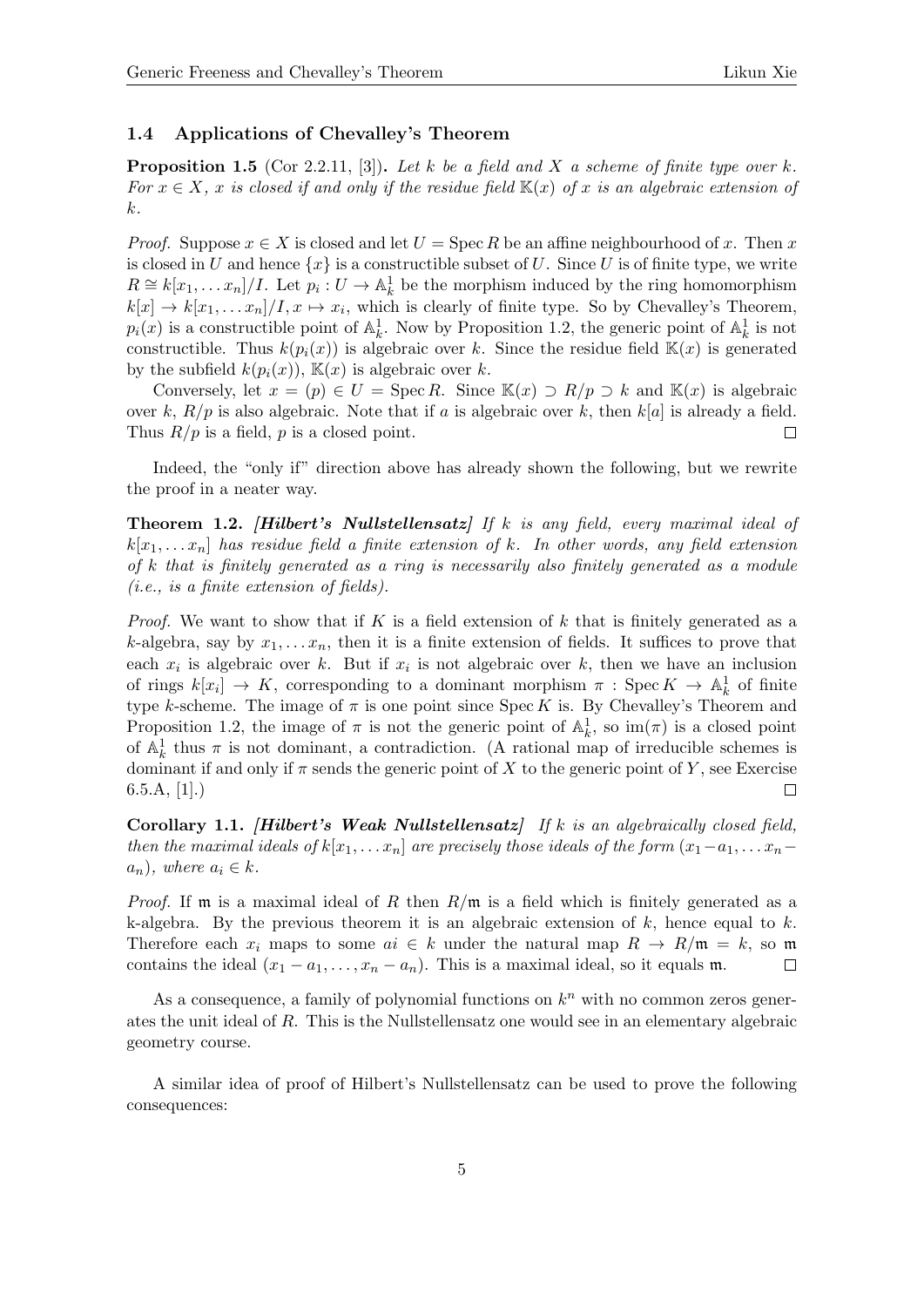**Proposition 1.6.** Suppose  $\pi$  :  $X \to \text{Spec } k$  is a quasifinite morphism. Then  $\pi$  is a finite.

An affine scheme that is reduced and of finite type over  $k$  is said to be an affine variety (over  $k$ ), or an affine  $k$ -variety [Definition 5.3.7, [\[1\]](#page-6-0)].

**Proposition 1.7.** A morphism of affine k-varieties  $\pi : X \to Y$  is surjective if and only if it is surjective on closed points (i.e. if every closed point of  $Y$  is the image of a closed point of  $X$ .)